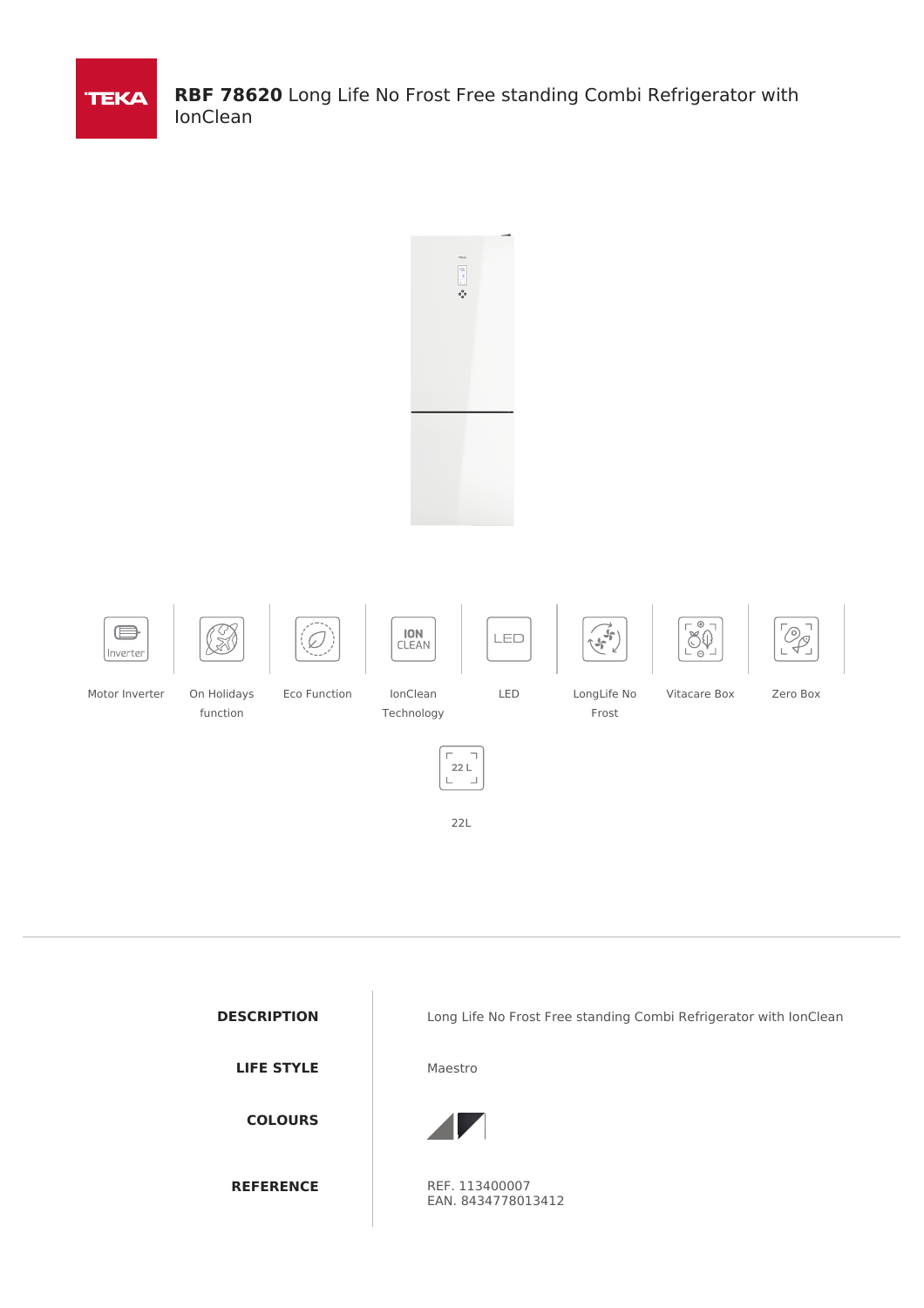# **RBF 78620**

**TEKA** 

**FEATURES** Urban Colors Edition Free Standing bottom freezer refrigerator LongLife No Frost with 2 independent circuits IonClean technology Outer control display Electronic adjustable thermostat VitaCare Box drawer + ZeroBox drawer Safety glass shelves On holidays function Fast freezing and fast cooling function Flexi rack Front adjustable feet ECO Function LED Illumination Reversible doors Climate class: T/SN Total capacity (gross/net): 379 / 360 litres Bottle rack and ice cube tray included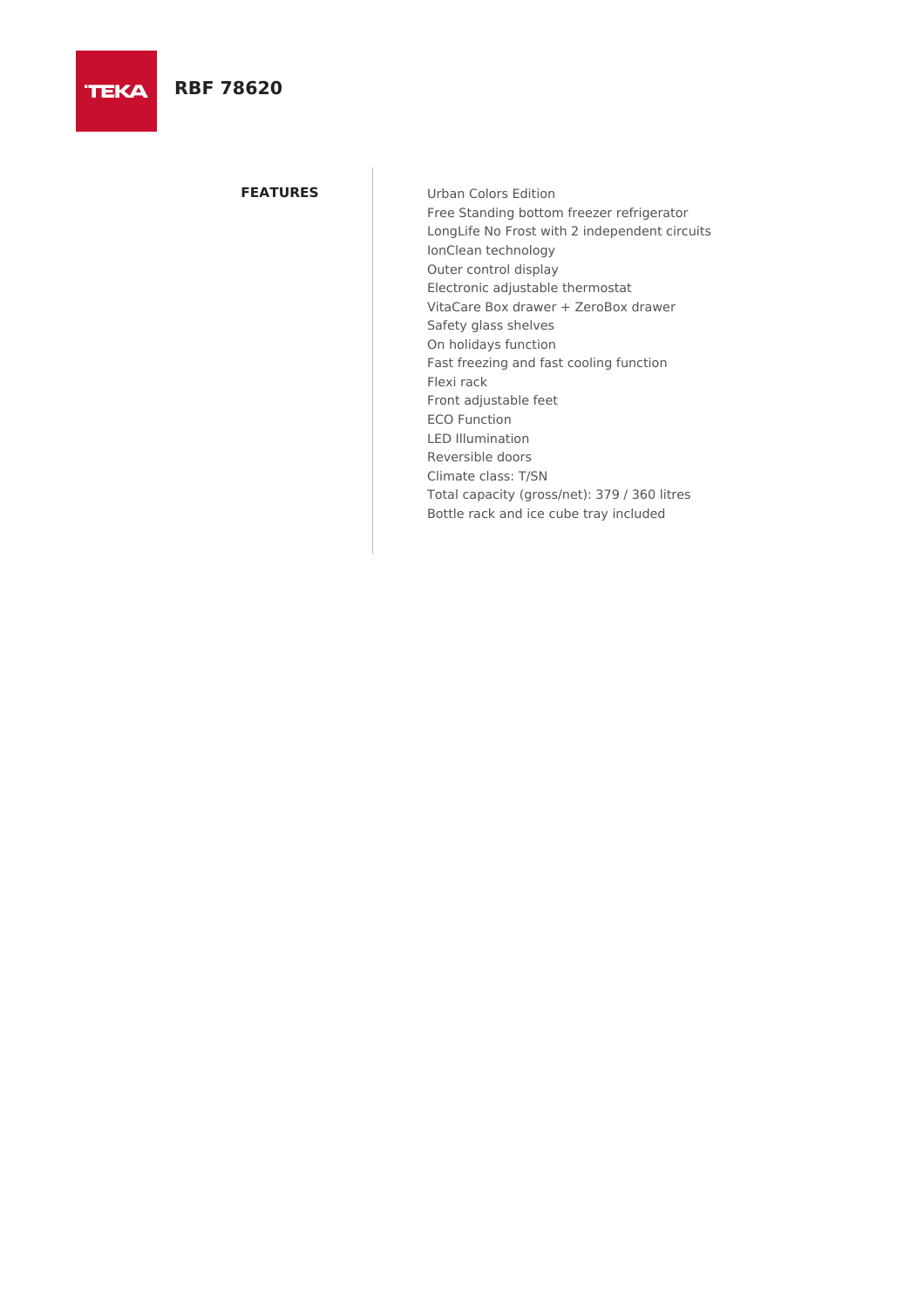### **RBF 78620**

**TEKA** 



### **DIMENSIONS**

**Product height (mm):** 2010 **Product width (mm):** 595 **Product depth (mm):** 660 **Product length (mm): Net weight (Kg):** 83

## **TECH SPECS**

**FITTING MEASURES Built-in height (mm):** 2010

**PRODUCT SHEET Cooling system:** LongLife No Frost **No Frost In Refrigerator Compartment:** Yes **No Frost in chiller:** Yes **No Frost in freezer compartment:** Yes **Total gross capacity (litres):** 379 **Refrigerator compartment capacity (litres):** 266 **Chilling Compartment Capacity (litres):** 22 **Freezer compartment capacity (litres):** 94 **Freezer classification:** 4 **Freezing capacity:** 8,0 **Annual Consumption (kWh/year):** 250,1 **Temperature Rise Time (h):** 18 **Climate class:** SN/T **Noise level (dB):** 42

**POWER SUPPLY Frequency (Hz):** 50 **Power rate (V):** 220-240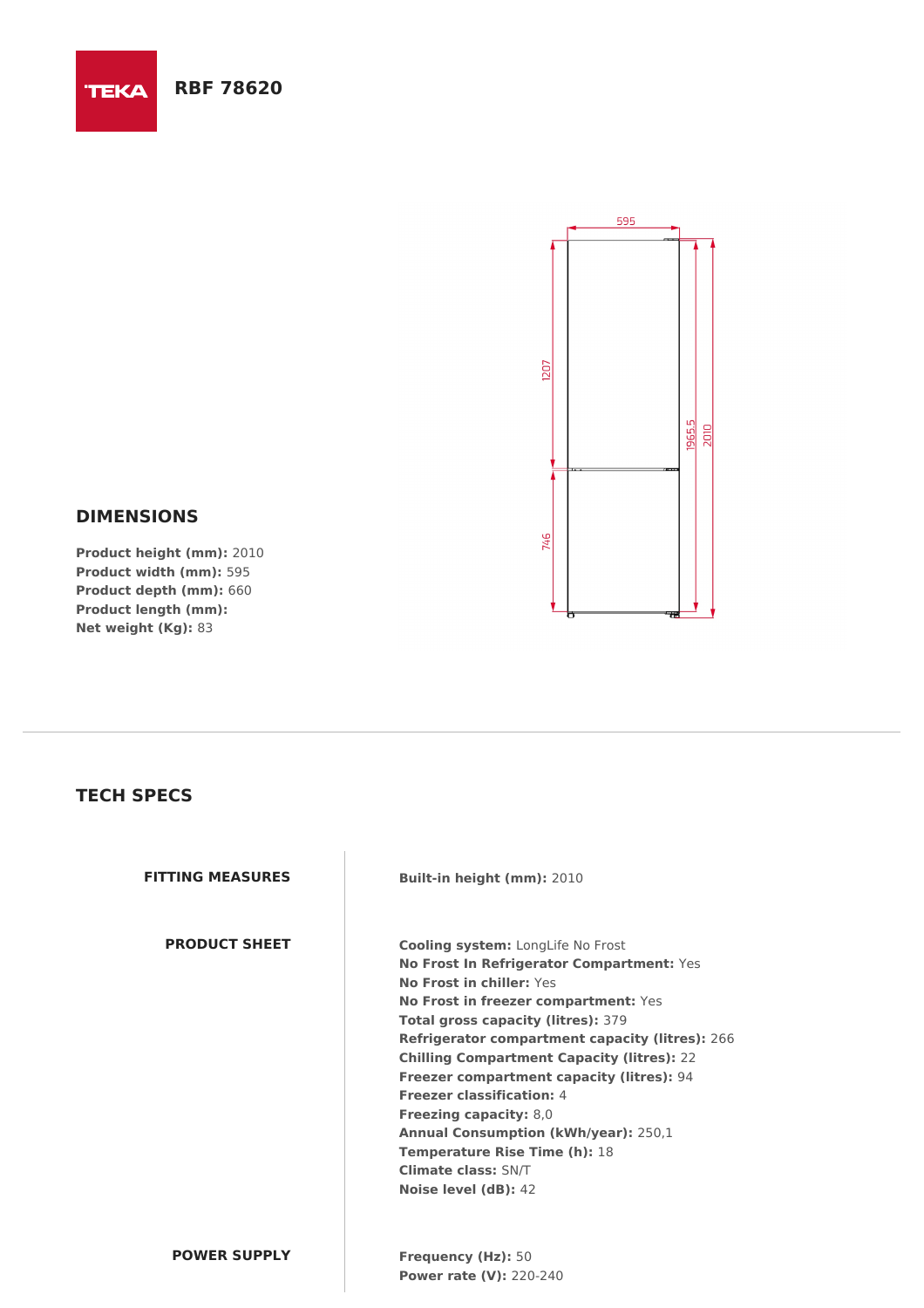|                                              | Power rate (W): 162<br>Defrost element power (W): 145<br>Energy consumption (kw/day): 0,750<br>Plug type: EU F TYPE                                                                                                                                                                                                                                                                                                                                                                                                                                                                                                                                                                        |
|----------------------------------------------|--------------------------------------------------------------------------------------------------------------------------------------------------------------------------------------------------------------------------------------------------------------------------------------------------------------------------------------------------------------------------------------------------------------------------------------------------------------------------------------------------------------------------------------------------------------------------------------------------------------------------------------------------------------------------------------------|
| <b>PARTICULAR</b><br><b>CHARACTERISITICS</b> | Type of installation: Free standing<br>Automatic defrosting in the refrigeration compartment: Yes<br>Automatic defrosting in the freezer compartment: Yes<br><b>Electronic control: Yes</b><br><b>Control panel: TOUCH</b><br>Electronic adjustable thermostat: Yes<br><b>Display on door: Yes</b><br><b>Antibacterial treatment: lonClean</b><br>Freezing set button: Yes<br><b>Cooling set button: Yes</b><br><b>Lock function: Yes</b><br>Fast freezing: Yes<br><b>Fast Cooling Function: Yes</b><br><b>On Holidays Function: Yes</b><br><b>ECO function: Yes</b><br>Inner light: Yes<br>Type of inner light: SIDE LED<br><b>Reversible doors: Yes</b><br><b>Integrated handle: Yes</b> |
| <b>CONTROL INDICATOR LIGHTS</b>              | <b>Operating light fridge: Yes</b><br><b>Operating light freezer: Yes</b><br>Freezer compartment temperature display: Yes<br>Fast freezing indicator: Yes<br><b>Acoustic alarm: Yes</b><br><b>Visual alarm: Yes</b>                                                                                                                                                                                                                                                                                                                                                                                                                                                                        |
| <b>EQUIPMENT</b>                             | <b>Antibacterial gasket: Yes</b><br>Multipurpose compartment: NO<br>Ice cubes tray: 1<br><b>Bottle rack type: CHROMED</b><br><b>FlexiRack: Yes</b><br><b>Adjustable Feet Back: Yes</b><br><b>Adjustable feet front: Yes</b><br>Refrigerator adjustable shelves: Yes<br>Vegetable drawers: 1<br>Temperature and humidity regulation in drawers: VitaCare Box                                                                                                                                                                                                                                                                                                                                |